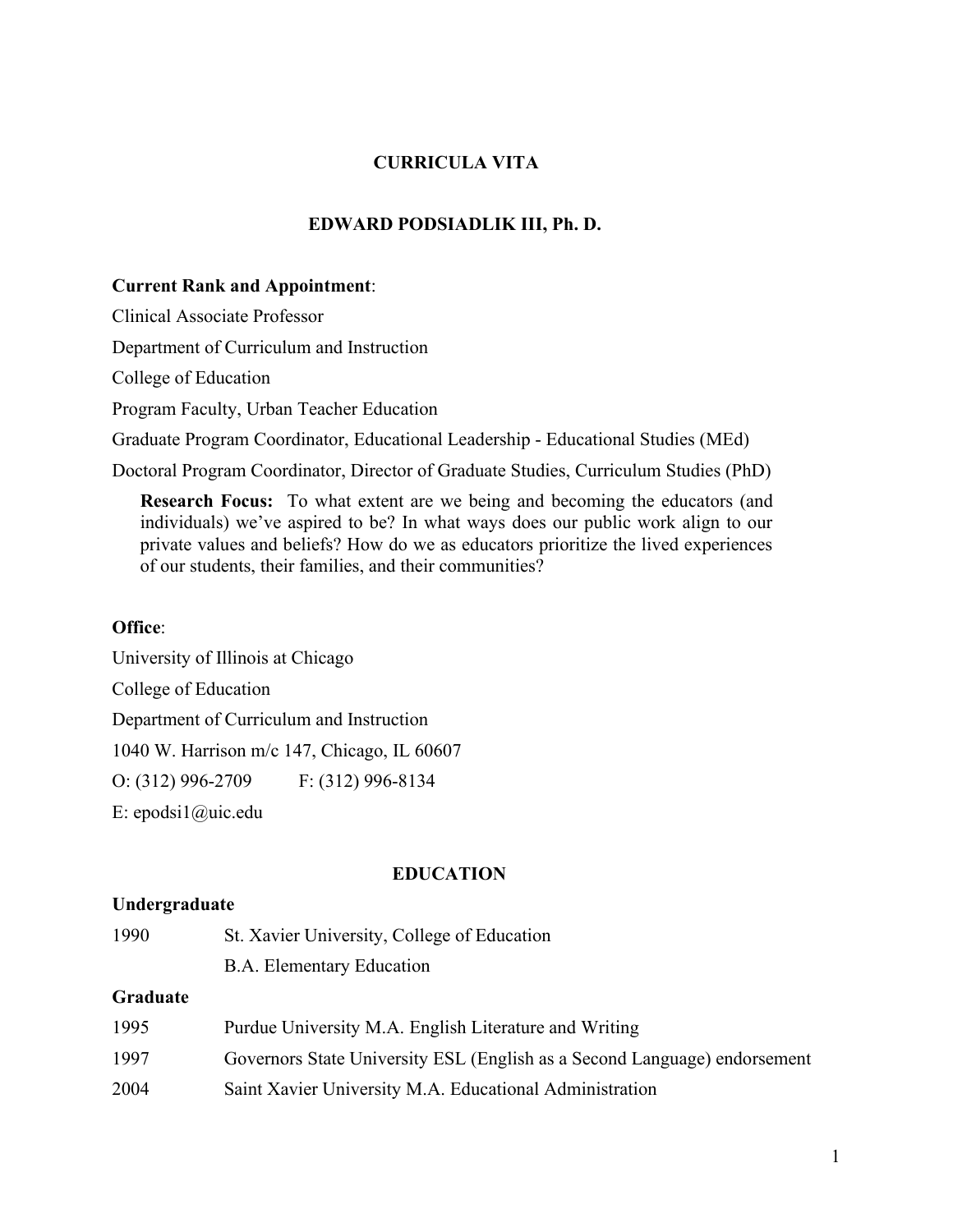2005 Dominican University Reading Endorsement, Gr. K-12

2013 University of Illinois at Chicago, Ph.D. in Curriculum Studies

Dissertation: *Anecdotes and Afterthoughts: Literature as a Teacher's Curriculum* 

Committee: William H. Schubert (chair), William Ayers, Peter Hilton, Isabel Nunez, Ward Weldon

# **PROFESSIONAL LICENSURE**

Certificate Number 1816594 03 Elementary teaching Issued 07/11/2001 renewal date 07/01/2021 Endorsements: Elementary Education (k-9); Social Sciences (k-9); Middle School pedagogy, English/Language arts (5-8), Reading teacher (K-8), English as a Second Language Certificate Number 1621561 09 Secondary teaching, English Issued 07/11/2021 renewal date 07/01/2016 Certificate Number 2143020 75 Administrative Issued 06/11/2004 renewal date 07/01/2021

# **FACULTY POSITIONS**

| August 2020 - present | Clinical Associate Professor, University of Illinois at Chicago                                                                                                     |
|-----------------------|---------------------------------------------------------------------------------------------------------------------------------------------------------------------|
|                       | College of Education, Department of Curriculum and Instruction                                                                                                      |
|                       | Program Coordinator and Director of Graduate Studies<br><b>Curriculum Studies Doctoral Program</b>                                                                  |
| $2016 - 2020$         | Clinical Assistant Professor, University of Illinois at Chicago<br>Graduate Program Coordinator and Advisor<br>Instructional Leadership - Educational Studies (MEd) |
| $2012 - 2016$         | Visiting Clinical Assistant Professor, University of Illinois at Chicago                                                                                            |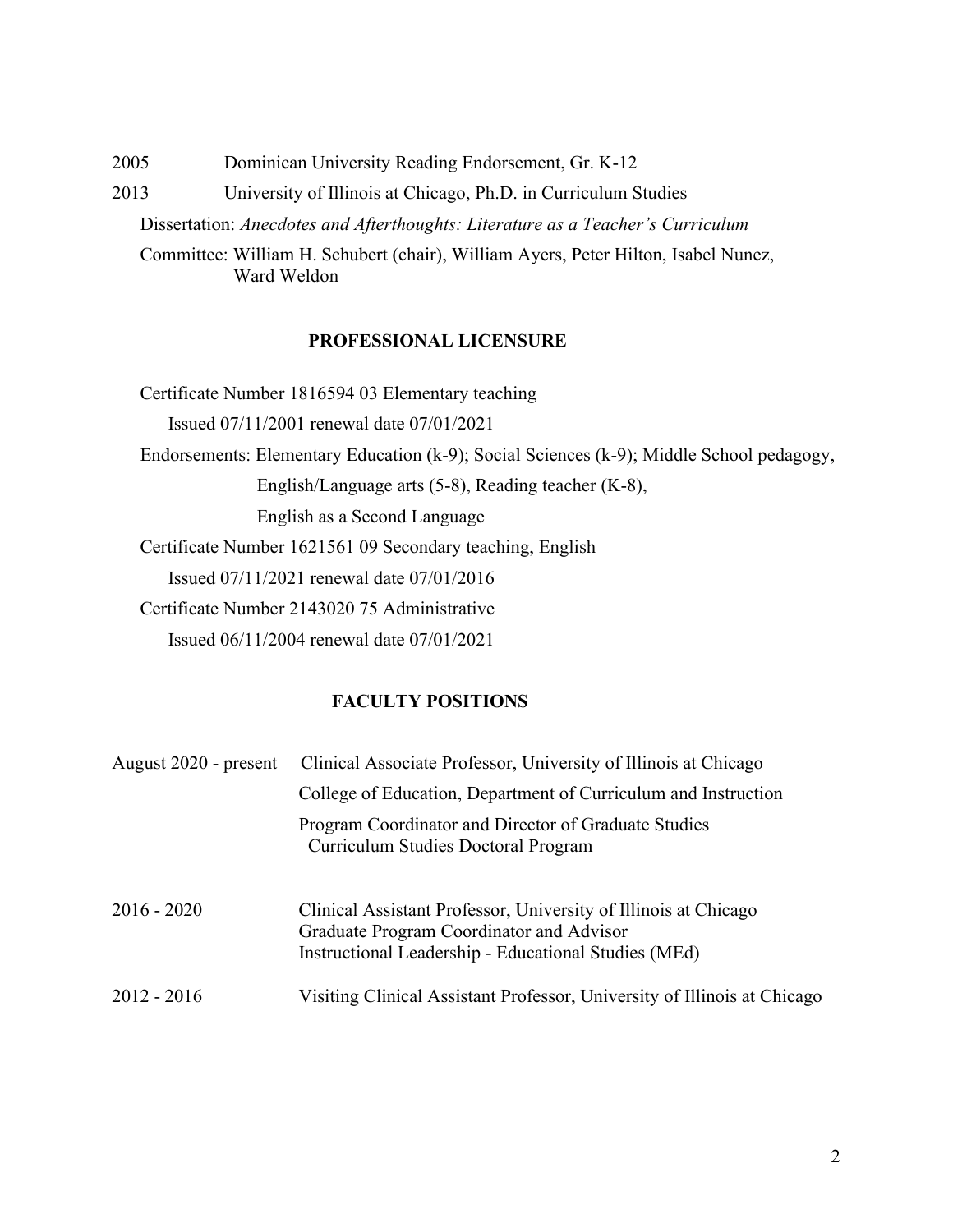# **AWARDS AND APPOINTMENTS**

2019 Albert Nelson Marquis Lifetime Achievement honoree

"Who's Who Lifetime Achievement recognizes individuals that have achieved greatness in their industry. These individuals have excelled in their field for at least 20 years."

2018 Silver Circle Teaching Award (University of Illinois at Chicago)

"Since 1966, the Silver Circle Award has been presented to some of UIC's best teachers. Winners are honored at their college commencements and their names join a long list of distinguished colleagues. What makes the award especially meaningful is its selection committee: the graduating seniors.

2017 – 18 Curriculum Studies Task Force

This collaborative project oversaw a process of renewal and recommitment, culminating in a newly envisioned and constructed doctoral concentration, eager to build on the groundbreaking history of Curriculum Studies at UIC. After years of research, local and national discussions, and external reviews by leading faculty in the field, the program faculty task force has reorganized the program curriculum around two key tenets true to the history of Curriculum Studies: Critical Pedagogy and Urban Teacher Education (effective 08/2021).

- 2014 16 Super Professor Recognition (sponsored by the Faculty Row Organization)
- 2015 Chicago Innovation Recognition Finalist
- 2014 15 Council of Teacher Education edTPA Task Force

 This group coordinated and led campus-wide professional development related to teacher licensure requirements and protocol.

- 2014 present Golden Key International Honor Society
- 2008 and 2002 National PTA Teacher of Year recognition
- 2000 2007 *Who's Who Among America's Teachers*
- 2002 Aquin Guild Service Award
- 2002 Golden Apple Finalist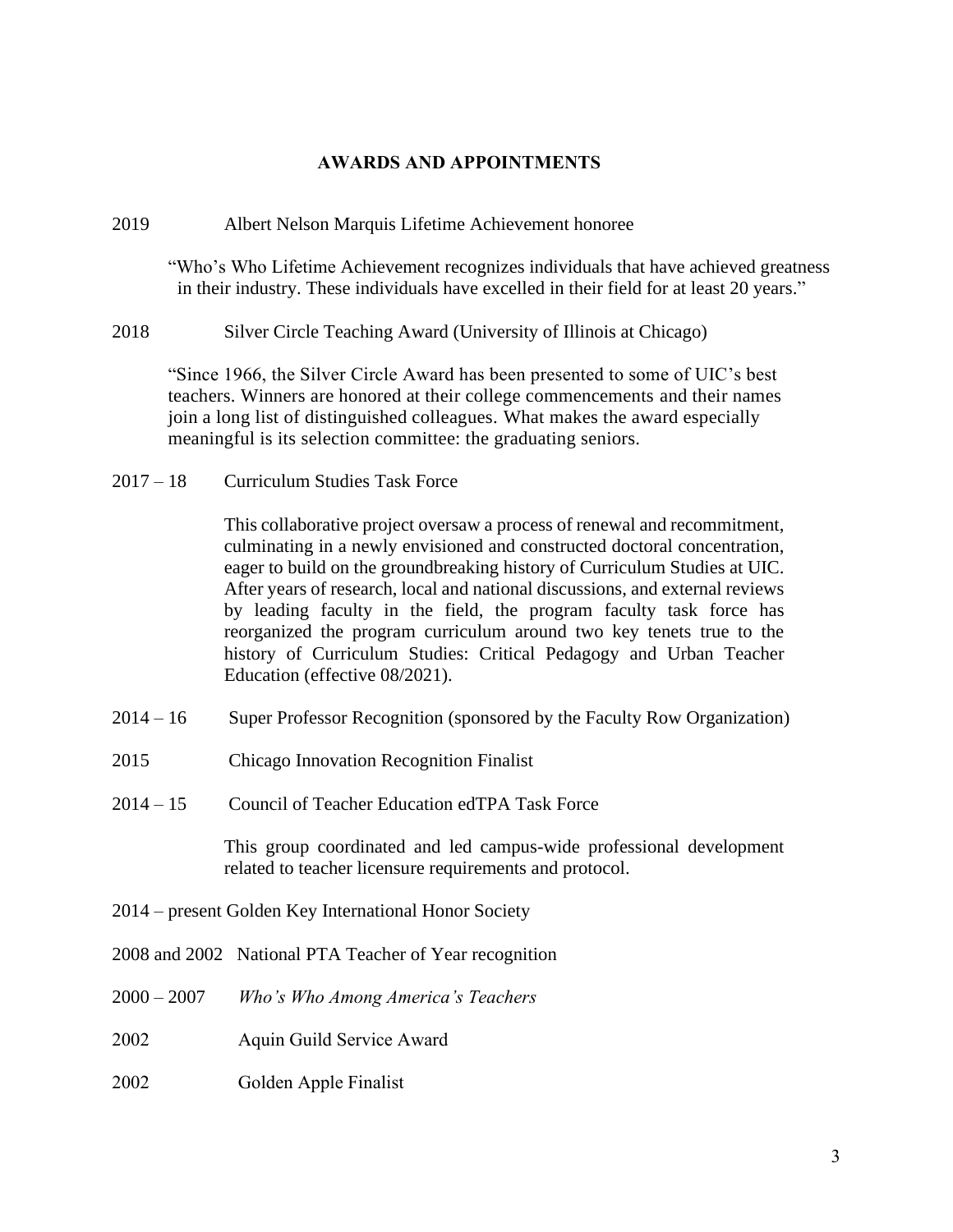1999 – 2000 Art Institute of Chicago Teacher Advisory Panel

## **MEMBERSHIPS AND OFFICES IN PROFESSIONAL SOCIETIES**

Aquin Guild of Chicago Member (member since 1996) 2002 - 2004 Executive Board Member American Classical League Member (member since 1990) 2001 - 2003 Award Recognition Selection Committee 1998 - 2003 Elementary Teachers of Classics & Mythology Exam Committee American Educational Research Association (AERA) Division K: Teaching and Teacher Education, Division B: Curriculum Studies SIGs: Urban Learning, Teaching and Research, Lives of Teachers American Association of Colleges for Teacher Education (AACTE) Association for Supervision and Curriculum Development (ASCD)

Stanford Center for Assessment, Learning and Equity (SCALE)

**UNIVERSITY TEACHING** University of Illinois at Chicago (undergraduate & graduate)

- CI 494 *Curriculum of Life and COVID-19: Disparities, Resilience, and Educational Renewal*
- CI 484 *Curriculum and Instruction in the Middle School Classroom*
- CI 500 Pro Seminar in Curriculum Studies

CI 511 *Student Teaching in the Elementary Grades*

CI 512 *Fieldwork Supervision Student Teaching in the Elementary Grades* I & II

- ED 345 *Critical Multiculturalism in Urban Classrooms*
- ED 344 *Teaching and Learning Social Studies in Urban Schools*
- ED 416 *Teacher Competencies and Performance Based Assessment I*
- ED 450 *Fieldwork Supervision Teacher Competencies and Performance Based Assessment I*
- ED 417 *Teacher Competencies and Performance Based Assessment II*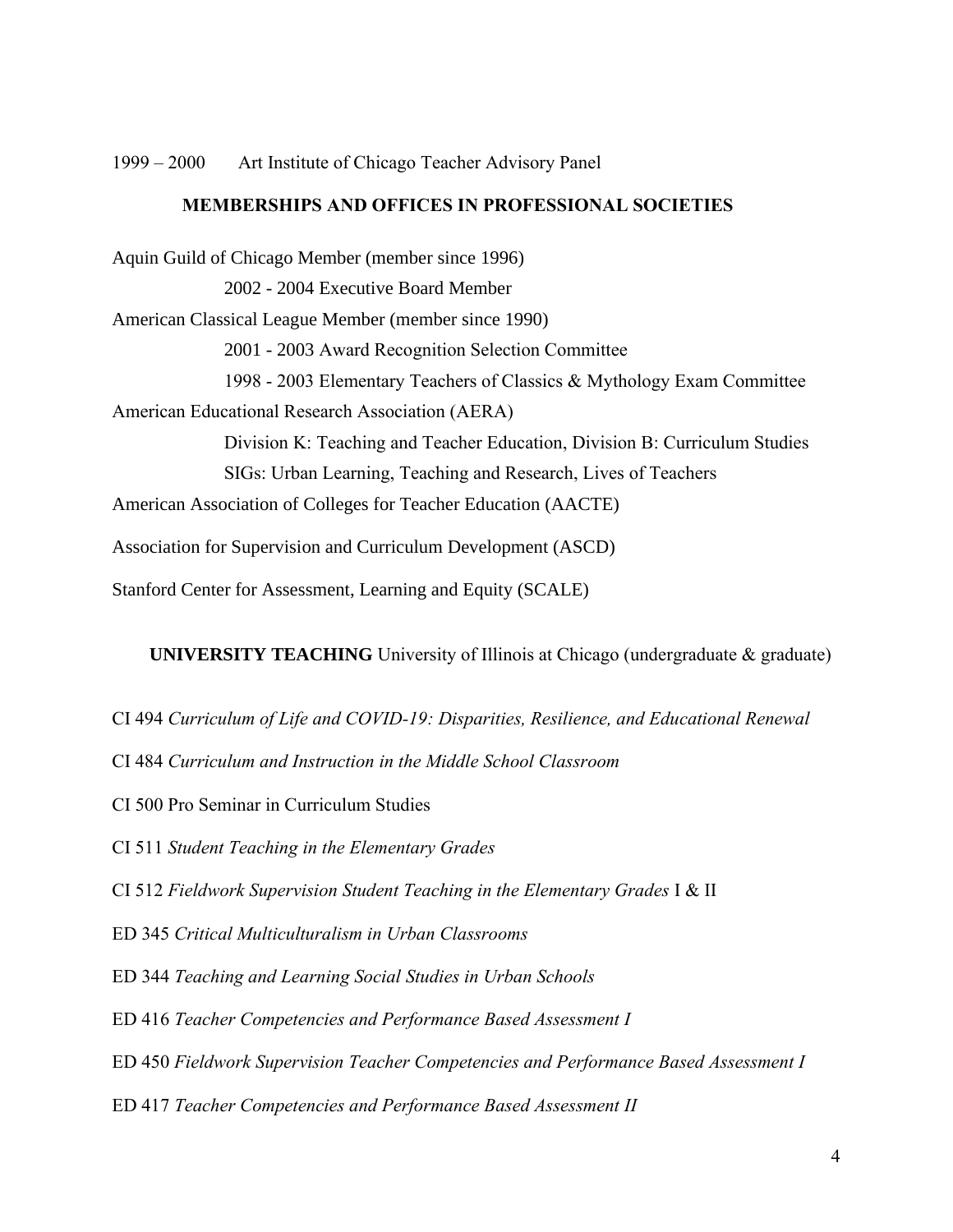ED 451 *Fieldwork Supervision Teacher Competencies and Performance Based Assessment II*

# **PUBLIC SCHOOL TEACHING EXPERIENCE**

- 2009 2012 Assistant Principal Chicago Public Schools (CPS)
- 2007 2009 Area-wide Literacy Coach (CPS)
- 1993 2007 Middle School Language Arts teacher (CPS)

## **GRADUATE STUDENT ADVISING/MENTORING**

Aug 2020 – present Doctoral Program Coordinator, Director of Graduate Studies Curriculum Studies (PhD)

Responsible for overseeing the progress of approximately 25 students. This includes continuing collaboration with students in the Health Professions Education concentration.

2016 – present Graduate Program Coordinator, Educational Leadership Educational Studies (MEd)

Responsible for advising approximately 25 students per semester. This includes collaboration with the Office of Programs for International Partnerships in recruiting, advising, and supporting growing numbers of graduate students from China into the Educational Studies program.

# **UNIVERSITY OF ILLINOIS-CHICAGO COMMITTEE WORK**

#### **University level**:

2014 - present Library Advisory Committee

College representation/delegate including campus-wide faculty survey subcommittee member

2013 - present UIC United Faculty Representative

 Sub-committees include: Non-tenure-track faculty and students' rights/advocacy

Member of Financial Oversight Committee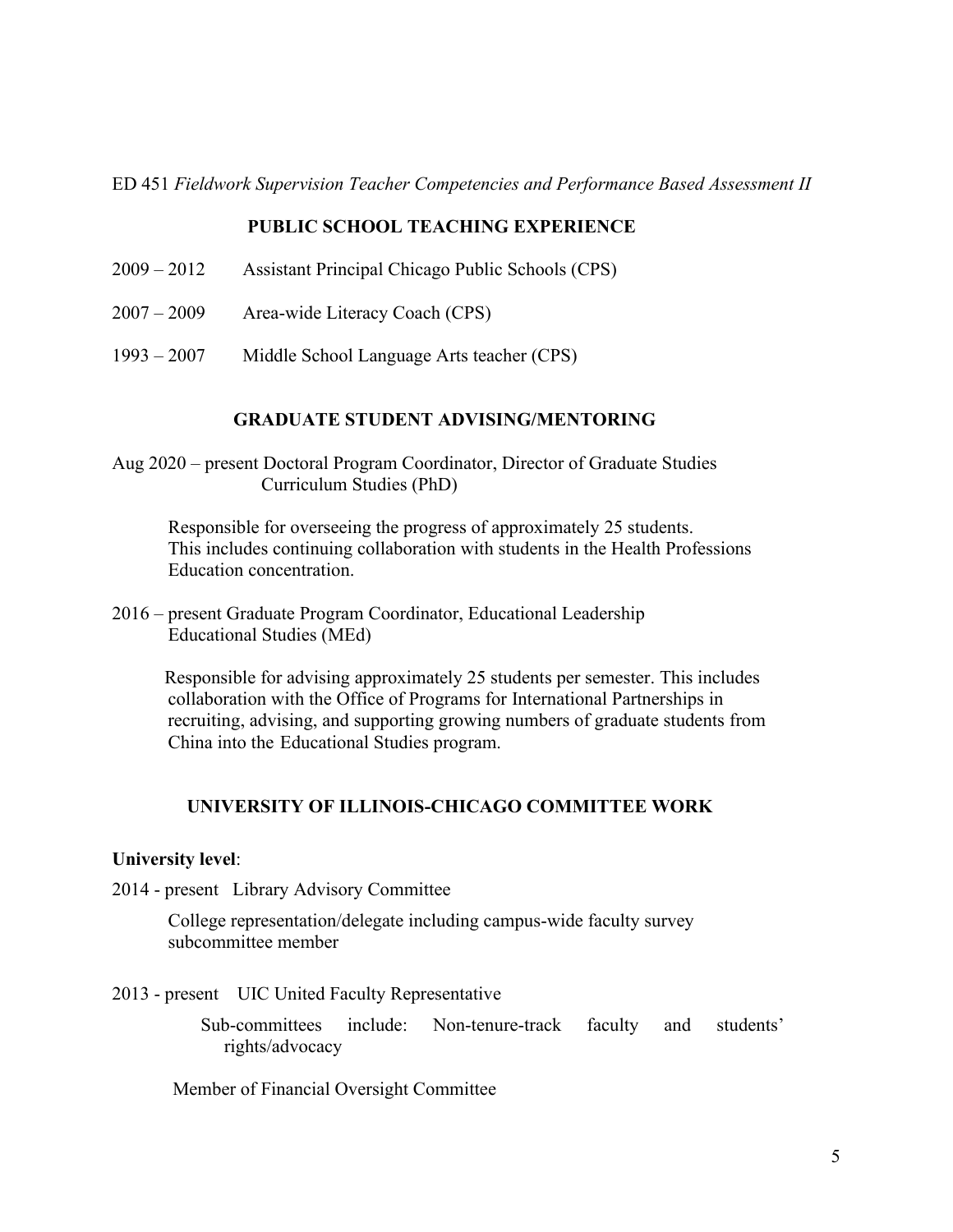# **College level**:

|             | 2018 - present College Awards Committee                       |
|-------------|---------------------------------------------------------------|
|             | $2013 - 2020$ Doctoral Steering Committee                     |
| 2016 - 2018 | Educational Studies and Programs Committee (EPPC) - alternate |

## **Department level**:

| 2018 - present Department Executive Committee (DEC) |
|-----------------------------------------------------|
| 2013 - present Urban Elementary Education Committee |

#### **PROFESSIONAL PEER REVIEWS**

- March, 2018 (for *Journal of Teacher Education*) "Dialogic Tensions in Pre-Service Teachers' Identity Negotitions."
- February 2017 (for *Middle Grades Review*) "Early Adolescent Perceptions of the Co-taught Classroom."

December 2016 (for *Middle Grades Review*) "One Middle School Team's Approach to Implementing Personal Learning Plans."

July 2016 (for *AERA Division B*) 2017 Conference Session Proposals

May 2016 (for *Journal of Teacher Education*) "Transformative Professional Learning: An Ecological Approach to Agency Through Critical Reflection."

December 2015 (for *Journal of Teacher Education*) "Turning and Returning: Using Written Retrospective Self-Reflections to Nurture Novice Teachers."

January 2015 (for *Journal of Teacher Education*)

 "Educator versus Subject Matter Teacher: The conflict Between Two Sub-Identities in Becoming a Teacher."

#### **BOOK REVIEW ESSAY**

Podsiadlik, E. (2016). Book Review of *Research on educational innovations*. By A. Ellis and J. Bond. New York: Routledge.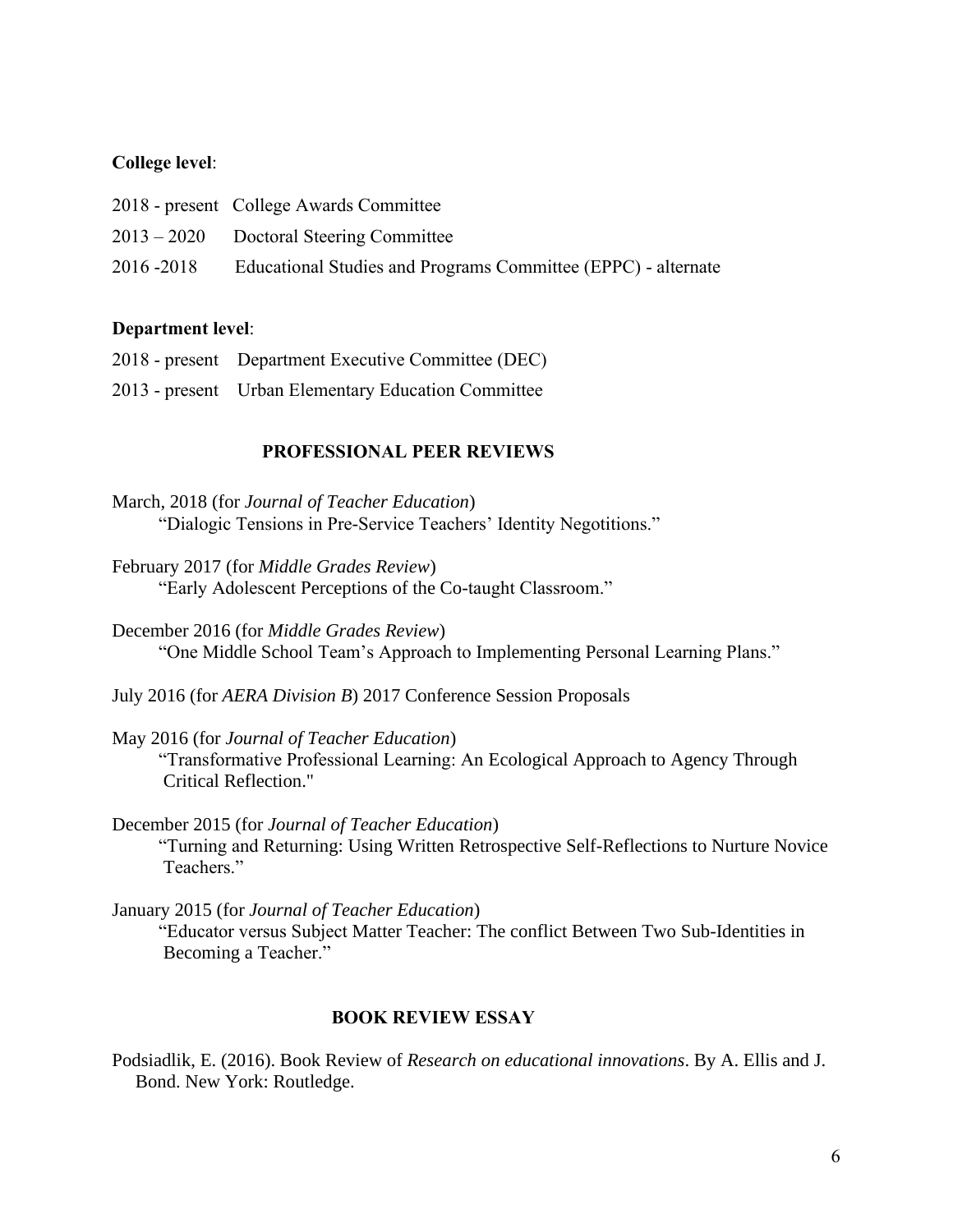#### **GRANTS**

#### **Funded**

2018 - 2019 Student Success Innovation Fund (\$11,075) Project Title: *The Sustenance Enterprise*

> The goal of this *Sustenance Enterprise* is to train senior student leaders/mentors in implementing a variety of academic and social/emotional resources to support first year College of Education students. It aims to strategically provide comprehensive supports that will increase the number of students successfully achieving their first year undergraduate personal and academic goals.

2017 – 2018 Dean's School Community Grant (\$5,000) Project title: *Parent Empowerment through Mathematics* - *Creating Spaces for Multiple Stakeholder Collaboration*

A series of workshops and community gatherings were planned to create spaces where parents and community members, classroom teachers, graduate students, and student teachers can speak freely and critically about curriculum issues that directly impact their lives and community. Specifically, the initiative focused on math education and the related role of technology.

#### **PUBLICATION ACTIVITY**

#### **Professional Books**

- Podsiadlik, E. (2020). *Grieving as a Teacher's Curriculum: Relevant Prose and Postscripts*. Leiden, The Netherlands: Brill.
- Podsiadlik, E. (2014). *Anecdotes and Afterthoughts: Literature as a Teacher's Curriculum*. Rotterdam, Netherlands: Sense Publishers. ISBN: 978-94-6209-727-8.

## **In Preparation**

Podsiadlik, E. (anticipated December, 2021). *Licensed to Transform: An Alphabet of Student Teaching.* New York: DIO Press.

For inclusion in the DIO Press series *Liberating Education, Liberating Educators*. This project explores the emerging professional and evolving personal identities of teacher candidates. Some of the critical questions explored include: what are we teaching *for* and what are we teaching *against*? To what extent do integral pieces of our humanity (i.e., one's values, beliefs, mission, vision, challenges, aspirations) inform one's teaching, learning, and living? As these questions indicate, my research continues to be rooted in the conviction that teaching and learning are more than methods and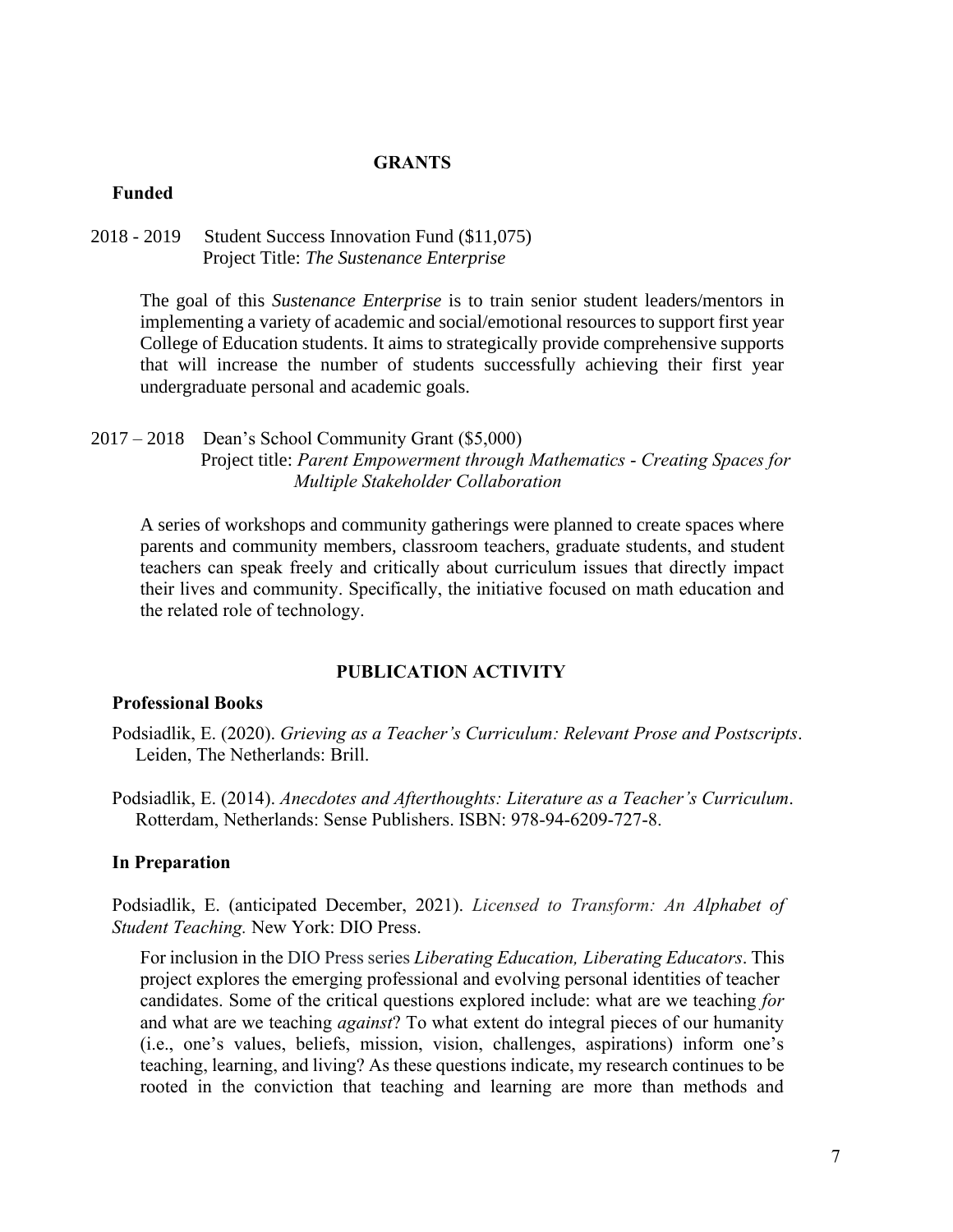strategies. They are sacred actions that have the potential to validate and fortify our individual and collective humanity in all its complexity and nuance.

## **Refereed Articles in Professional Journals**

Podsiadlik, E. (2016). *Re-Viewing, Re-Imaging, & Re-Invigorating Middle School Teacher Education*. Middle School Review: Vol. 2 <https://scholarworks.uvm.edu/mgreview/vol2/iss1/7/>

**Abstract** How do we best prepare educators for teaching in the middle grades? This essay reviews authentic middle student feedback and two comprehensive units of instruction in order to re-view and re-imagine the potential of middle school teacher education to become re-invigorated in its capacity to offer relevant and critical instructional experiences. Essential questions explored are: 1) what do effective middle school teaching and learning uniquely look and sound like? and 2) what singular components, considerations, and challenges does middle school teacher education need to specifically address? Evidence is examined that demonstrates pedagogical components, strategies, and a wide-range of resources that exemplify instructional planning and decision-making specific to meaningful middle school instruction. Specific implications and recommendations for teacher education are offered that address considerations specific to providing middle school instruction relevant to contemporary student lives and pertinent to their (individual and collective) emerging and evolving identities and values.

Podsiadlik, E. (2015). *William Faulkner's 'The Unvanquished' on Emerging and Evolving Teacher Identities*. International Journal of Arts and Humanities. Chief Editor Dr. Fletcher Smith.

#### **Peer Reviewed Chapters in Books**

- Podsiadlik III, E. (2021, February 23). Literature as curriculum and curriculum studies. In *Oxford Research Encyclopedia of Education*. Oxford University Press. doi: https://doi.org/10.1093/acrefore/9780190264093.013.1574
- Podsiadlik, E., & Parker-Katz, M. (2019). "Transforming Teacher Education: Nurturing Innovative Pathways of Collaboration Essential to Democratizing Teacher Education." In A. E. Lopez & E. L. Olan (Eds.), *Transformative pedagogies for teacher education: Moving towards critical praxis in an era of change*. Charlotte, NC: Information Age Publishing.
- Podsiadlik, E. & Bond, J. (2018). *The Dignity of the Calling: Educators Share the Beginnings of Their Journeys*. Chapter entry: "Taken at the Flood: Journeys of Identity and Integrity." A. Kemp (Ed.). Georgia Regents University: Information Age Publishing.
- Podsiadlik, E. (2015). *SAGE Guide to Curriculum in Education*. Chapter Seven: "Subject Matters of the Humanities." Editors: Ming Fang He, Brian D. Schultz, & William H. Schubert. Los Angeles: SAGE. ISBN: 9781452292243.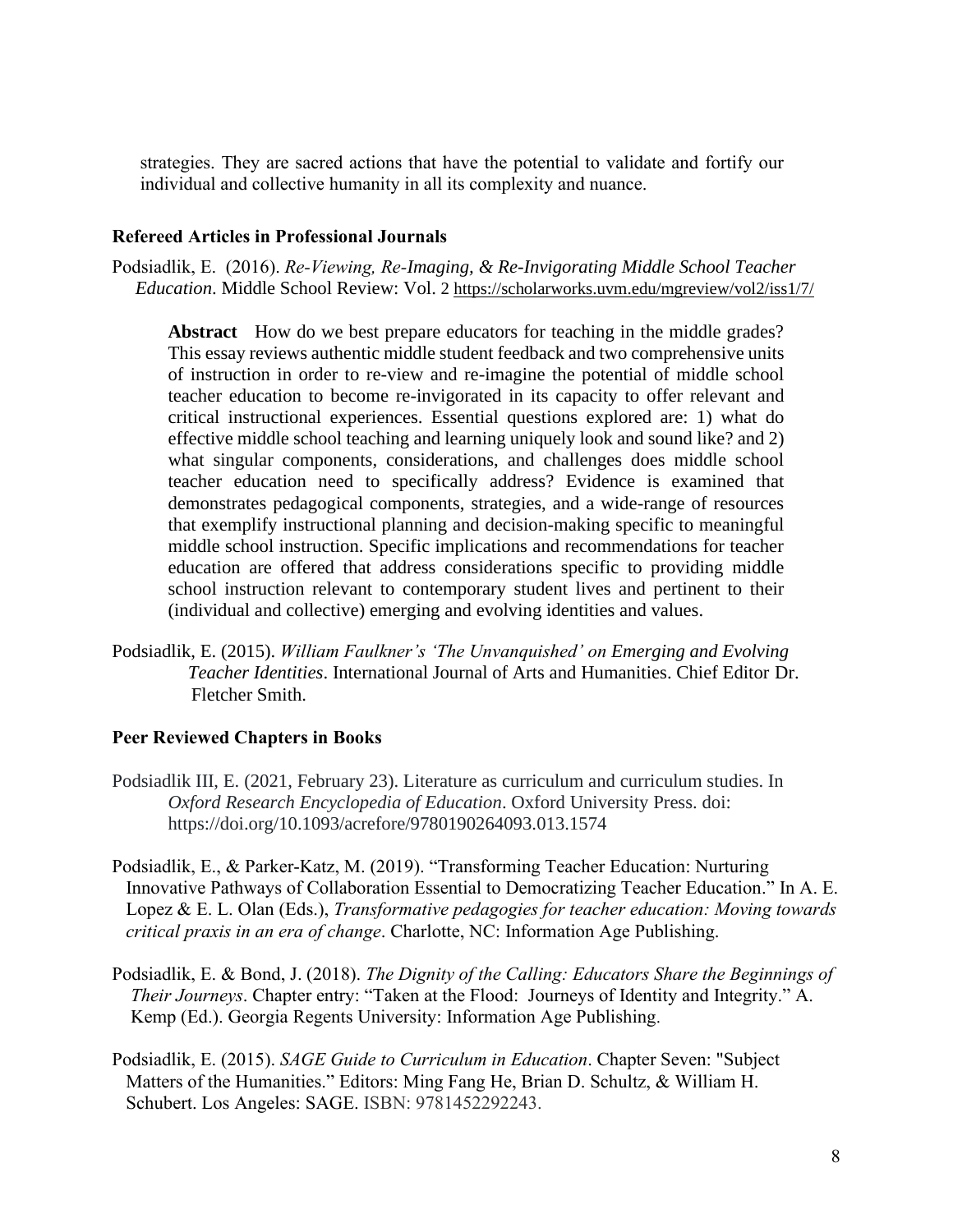### **Online Publications**

Podsiadllik, E. (2017). *Case Study: Philosophical Inquiry*. SAGE Publications Ltd City: London Online. http://methods.sagepub.com/case/philosophical-inquiry

Podsiadlik, E. *(2015). Book Review of 'Civics Beyond Critics' by Ian Macmullen*. Teachers College Journal. New York: Columbia University. [www.tcrecord.org.](http://www.tcrecord.org/) Podsiadlik, E. (2008). *Paradigm Shifts that Nurture Improved Middle School Reading Instruction.* Forum on Public Policy. London: Oxford University Press forumonpublicpolicy**.**com/journals-2/online-journals**/**volume-2007-no-33 [http://www.bing.com/search?q=Volume+2007+No.+3+%7C+Forum+on+Public+Policy](http://www.bing.com/search?q=Volume+2007+No.+3+%7C+Forum+on+Public+Policy%20%20%20%20%20%20%20&4m=DLSDF8&pc=EUPP_MDDS&src=IE-SearchBox)   [&4m=DLSDF8&pc=EUPP\\_MDDS&src=IE-SearchBox](http://www.bing.com/search?q=Volume+2007+No.+3+%7C+Forum+on+Public+Policy%20%20%20%20%20%20%20&4m=DLSDF8&pc=EUPP_MDDS&src=IE-SearchBox)

# **PRESENTATIONS**

## **National**

February 2020 Critical Question in Educational Studies Conference, Seattle, Washington Conference theme: Challenging our understandings of teaching & learning Presentation: *Literature as a teacher's curriculum*

By integrating literature, personal experience, and educational philosophy, educators are invited to individually and collectively reflect on realities and possibilities of what it means to be an educator.

November 2019 Critical Question in Educational Studies Symposium, Chicago Illinois Conference theme: Supporting Public Schools, Teachers, Students: Responsibilities, models, and boundaries

Presentation One: *Setting the Record St*r*aight* 

This panel presentation includes a spectrum of participants and perspectives (student-teacher, novice-teacher, veteran-teacher, teacher-educator). The discourse explores two myths of urban public education: that good teaching is color-blind; and that teachers are poorly served by ineffective teacher-education programs.

Presentation Two: *Teachers have it easy?!! Refuting This and Other Myths about Public Education*

This panel-lead discourse will identify and describe personal and professional challenges and aspirations inherent to public school teaching. Participants (student-teacher, novice-teacher, veteran-teacher, teacher-educator) welcome questions, reactions, and further discussion points.

July 2019 American Classical League (ACL) Centennial Institute Midtown Hilton, New York City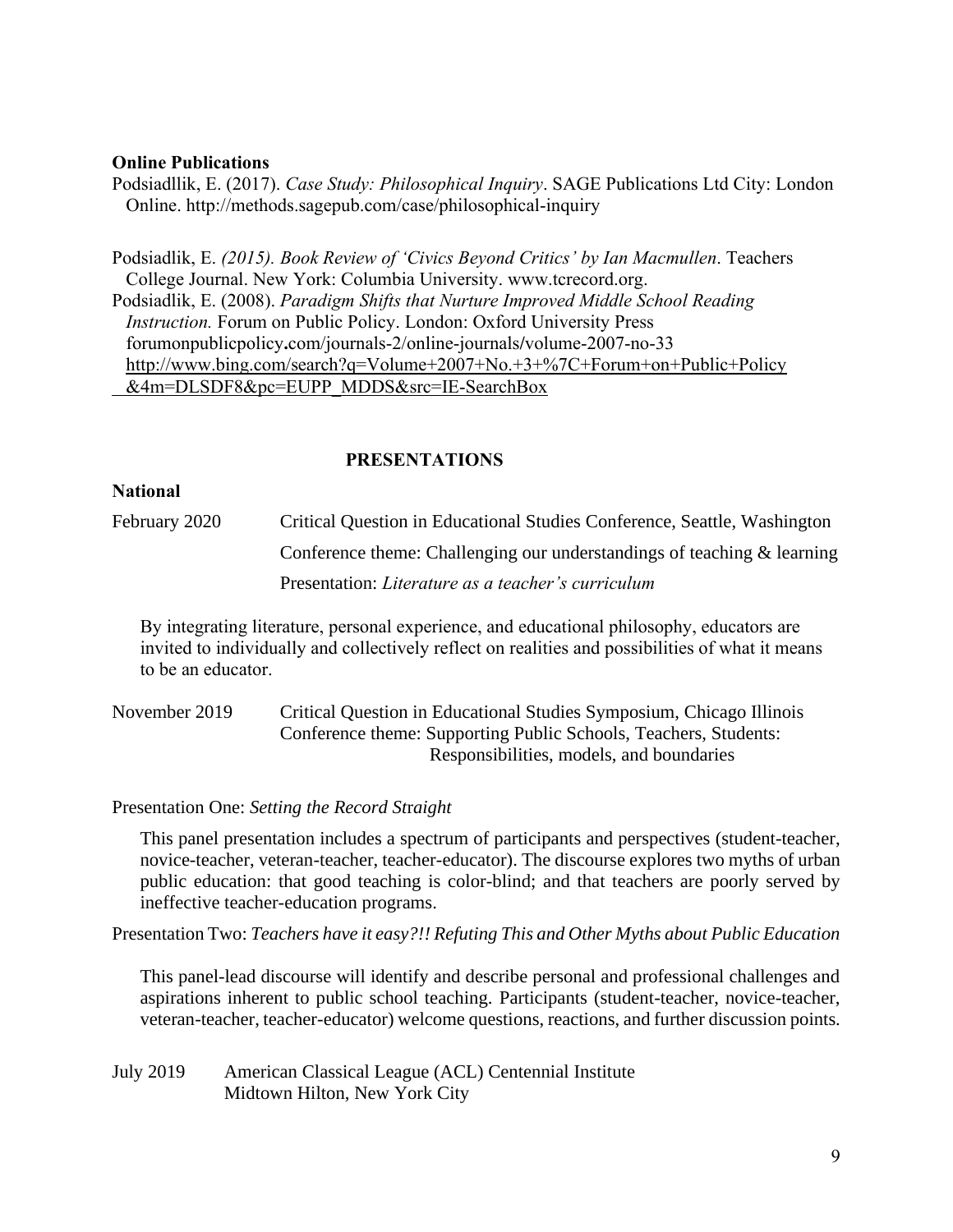|                  | Presentation at Elementary Teachers of Classics (ETC) sub-committee<br><b>Content-based Preparation for Teacher Educators</b>                                                                                  |
|------------------|----------------------------------------------------------------------------------------------------------------------------------------------------------------------------------------------------------------|
| April 2019       | American Association of Colleges for Teacher Education (AACTE) Conference<br>Louisville, Kentucky<br>Presentation: Creating Spaces for Multiple Stakeholder Collaboration.                                     |
| <b>July 2019</b> | American Classical League (ACL) Institute, University of Montana<br>Presentation: Using Homer's Odyssey for Teacher Reflection                                                                                 |
|                  | October 2018 Critical Questions in Education Conference<br>The Academy for Educational Studies, Kansas City, Missouri<br>Presentation: Creating Democratic Learning Spaces in Schools                          |
| April 2016       | American Educational Research Association Annual Conference, Washington D.C.<br>Panel presentation: The Dignity of the Calling: Educators Share the Beginnings of<br>Their Journeys.                           |
| April 2016       | Annual American Educational Research Association Conference, Chicago, Illinois<br>Presentation: Discourse, Imagination, and Advocacy                                                                           |
| March 2015       | American Association of Colleges for Teacher Education (AACTE) Conference<br>Atlanta, Georgia<br>Presentation: Re-imagining Urban Teacher Preparation: Investing in University<br><b>School Collaborations</b> |
| <b>June 2008</b> | Data-Wise Symposium, Harvard University<br>Presentation: Paradigm Shifts: From Isolation to Collaboration                                                                                                      |
| <b>June 2006</b> | American Classical League Institute, University of Pennsylvania<br>Presentation: Using Seinfeld as a 20 <sup>th</sup> Century Connection to the Ancient World                                                  |
| June 2005        | American Classical League Institute, University of New Mexico<br>Presentation: Lights! Camera! Odyssey! Using Drama to Teach Reading and<br>Writing                                                            |
| Feb 2003         | National Council for Social Studies Conference, Chicago, Illinois<br>Presentation: Using Seinfeld in the Social Studies Classroom                                                                              |
| <b>State</b>     |                                                                                                                                                                                                                |
| Local            | January 2000 Illinois State Board of Education IASA Conference<br>Presentation: Creating a Classroom with a Positive Attitude                                                                                  |
| Feb 2014         | Campus-wide workshop(s) for faculty                                                                                                                                                                            |
|                  |                                                                                                                                                                                                                |